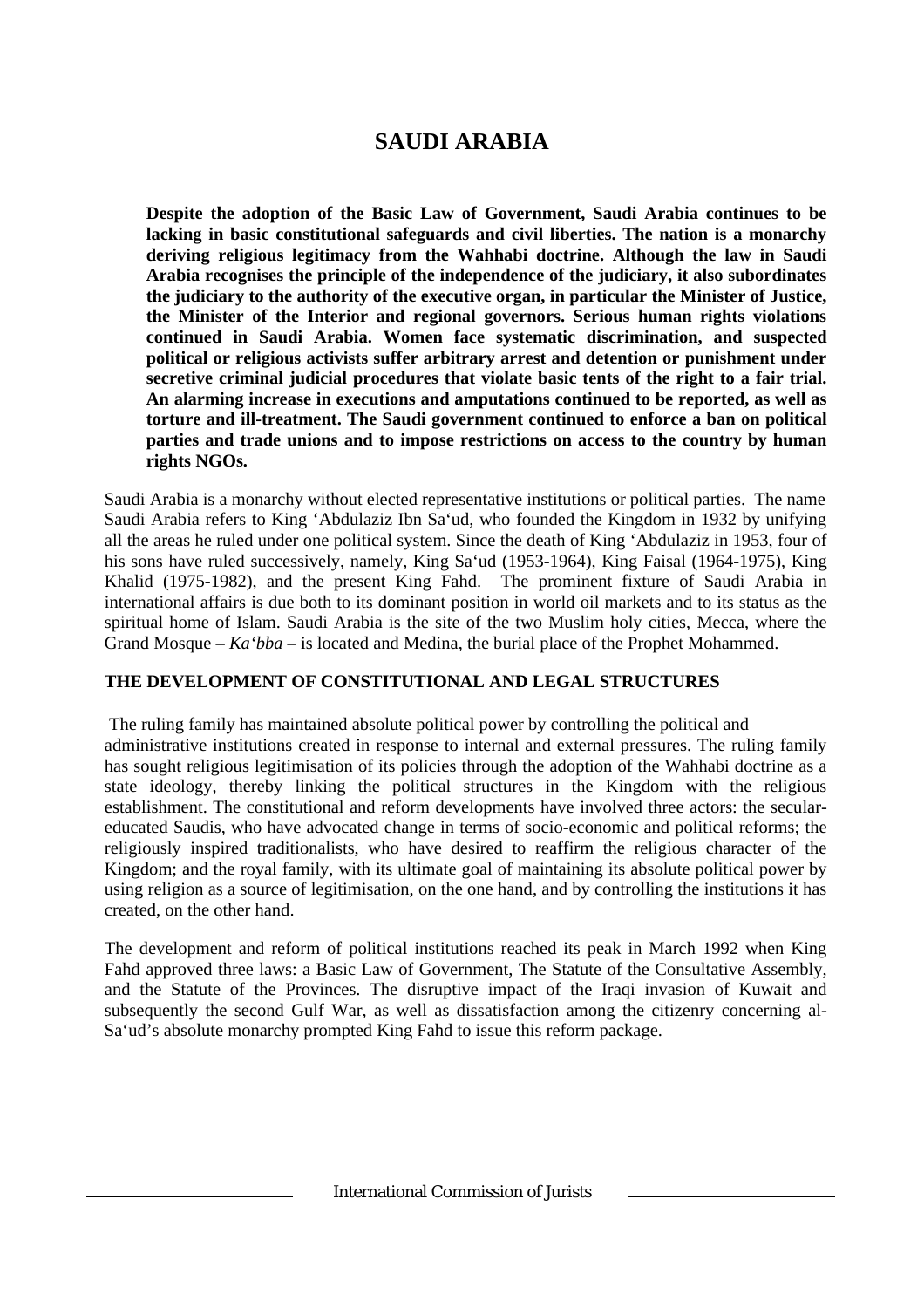## *The Basic Law of Government*

The Basic Law of Government emphasises the religious as well as the monarchical nature of the state. Art. 1 identifies Saudi Arabia as an Arab Islamic state, while art. 7 states: "God's Holy Book and His Prophet's traditions are the source of authority of the government. They are the arbiters of this Law and all other laws". According to art. 5 (a), the "law of government in the Kingdom of Saudi Arabia is monarchy", while art. 5 (b) reserves the right to rule to the House of Sa'ud. The King also has the power to appoint and dismiss his heir apparent in accordance with art. 5(c). The Basic Law strengthens the King's absolute authority, as art. 55 affirms that the king carries out the policy of the nation, a legitimate policy in accordance with the provisions of Islam; and that the king oversees the implementation of the Islamic *Shari'a*, the state general policies, and the protection and defence of the country. The Basic Law might seem to provide for the separation of powers, as according to art. 44 the powers of the state are divided into the judicial, executive, and regulatory branches. However, in the final analysis, the powers of government remain in the hands of the King, who is accountable to no other institution in the scheme of government.

The Basic Law reserves the legislative power for the King and the Council of Ministers. Although the Consultative Council, established by the Basic Law, is granted powers to discuss, interpret and to a limited extent, to propose laws, the authority of enacting laws is reserved to the Council of Ministers and the King. Thus, according to art. 2 of the Basic Law of Government, and art. 3 of the Consultative Council Law, the 1958 Law of the Council of Ministers remains intact, since the two articles provide explicitly that nothing in them may be interpreted as superseding or amending existing legislation. According to the 1958 Law, the Council of Ministers has broad powers which can only be checked by the King, who has a final veto power on any decision adopted by the Council.

The Basic Law lacks provisions for the establishment of a constitutional court to arbitrate conflicts which may arise among the King, the Council of Ministers, and the Consultative Council or between individuals and the government over the interpretation of constitutional issues. Instead, the new laws reserve solely to the King the function to adjudge such matters.

The Basic Law of Government is important in that it makes explicit the supreme and expansive role of the monarchy. It emphasises the role of the family of al-Sa'ud in government, the hereditary principle of succession, and other features pertaining to the royal family and its central role in the affairs of the state.

### *The Law of the Consultative Assembly*

The second statute, the Law of the Consultative Assembly, establishes an assembly of sixty appointed members and one speaker. The assembly is meant to express views, in an advisory capacity, on policies submitted to it by the King, as well as on international treaties and economic plans. It also has the power to interpret laws and examine annual reports referred to it by ministers and government agencies. The membership of the assembly is restricted to men over the age of thirty, who must swear allegiance to "the faith, the King, and the country".

The Law of the Consultative Assembly, although falling far short of its Hejazi predecessors or a true assembly or parliament, marked a departure in modern Saudi history. The statute not only offered a national public forum for discussion, but also provided for limited public participation in the decision-making arena.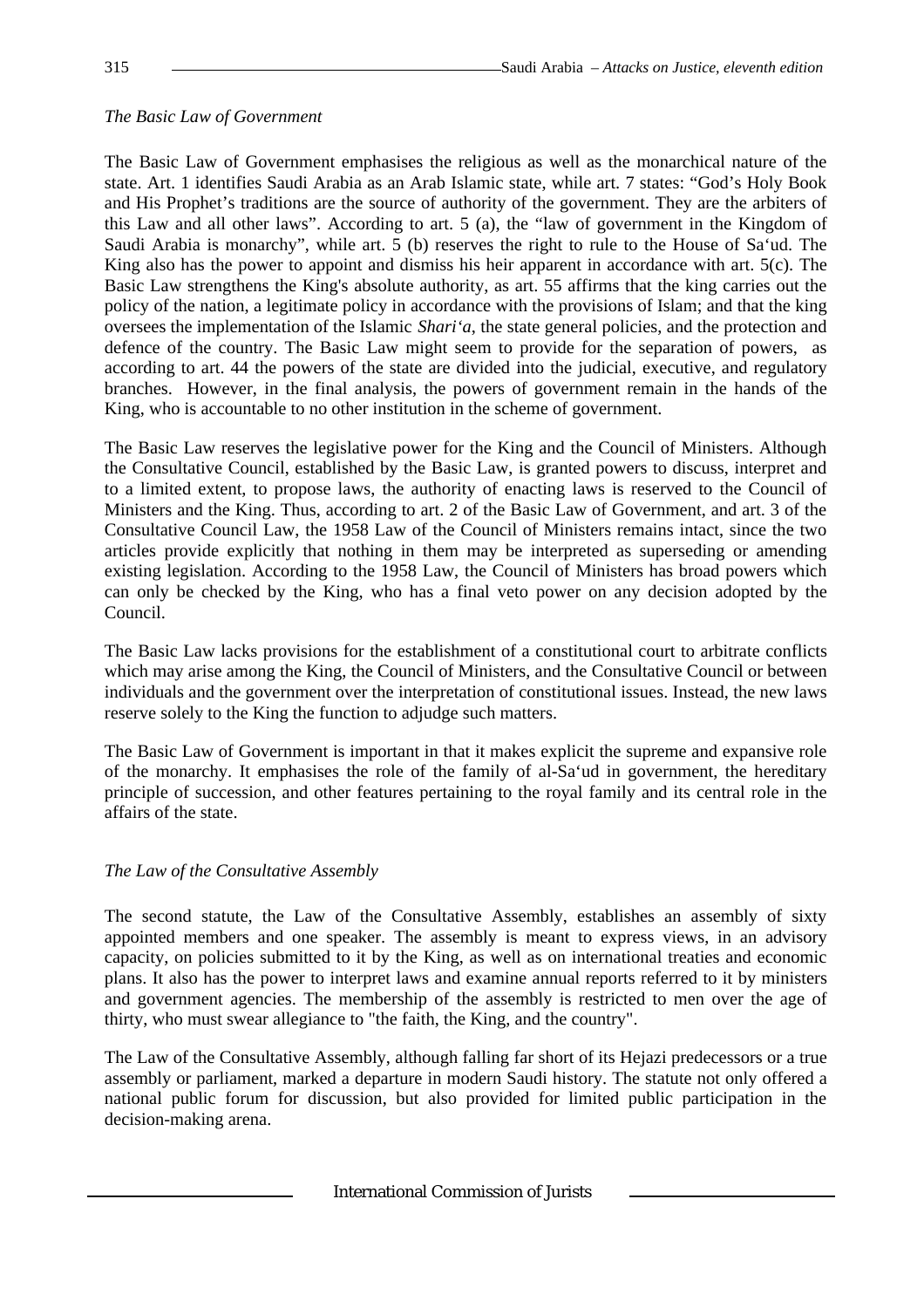## *The Law of Provinces*

The third statute, the Law of Provinces, is concerned with reforming local government. It defines the rights and duties of provincial governors and affirms the dominant role of the interior minister in the regional system. The statute creates provincial councils, composed of the governing prince, his deputy, other local representatives of government ministers, and at least ten well qualified citizens appointed by the king. This statute is intended to curb corruption, establish tighter control over financial matters in the provinces, and strengthen the ministry of the interior.

# **HUMAN RIGHTS BACKGROUND**

The Basic Law provides for a small number of political and civil rights, as well as a rather progressive commitment to economic, social, and cultural rights. Art. 26 provides that the state shall protect human rights according to *Shari'a*. Despite the endorsement of the principle of human rights, the qualification by reference to *Shari'a*,, negates the concept. Non-codification of laws in Saudi Arabia leaves the interpretation of precepts of *Shari*'a, including the treatment of rights, to the competency of a government-appointed Council of Senior Scholars, which in turn is responsible to the King. Thus, the Basic Law instead of defining human rights by reference to internationally acknowledged standards, defines them by reference to national law, i.e., the principles of *Shari'a* as interpreted by the strict Wahhabi doctrine.

The Basic Law lacks any provisions for freedom of religion, freedom of speech and expression, equality and equal protection of law, freedom from torture, cruel or inhuman punishment, freedom of association and assembly, right to a fair trial, and freedom of thought and opinion. The Basic Law tends to formulate provisions in terms of obligations of the State rather than in terms of rights belonging to individuals or the citizenry. This conception of Saudi subjects as dependent on the State, presents the State as a paternalistic entity with the duty to care for its subjects, rather than treating Saudi citizens as individuals with entitlements.

Saudi Arabia has failed to ratify the principal international human rights instruments and has abstained from voting for the adoption of the Universal Declaration of Human Rights. Its abstention was based in part on its contention that article 18 on freedom of thought, conscience, and religion, particularly the right to change one's religion or belief, violates the precepts of Islam. The Government also argued that the human rights guaranteed by the Islamic-based law of Saudi Arabia surpassed those secured by the Universal Declaration. These arguments have been repeated to justify the refusal of Saudi Arabia to sign most of the two Covenants.

However, the position of Saudi Arabia regarding the accession of human rights instruments has changed since the mid-nineties, with a trend toward ratifying certain instruments with "Islamic reservations". Thus, in January 1996 Saudi Arabia ratified the Convention on the Rights of the Child (CRC), with a general reservation to "all such articles as are in conflict with the provisions of Islamic law". The reservation does not make explicit which provisions of the CRC are seen to be in conflict with Islamic law. When considering the initial report of Saudi Arabia, the Committee on the Rights of the Child (CRC) stated that the broad and imprecise nature of the State party's general reservation potentially negates many of the Convention's provisions and raises concern as to its compatibility with the object and purpose of the Convention, as well as the overall implementation of the Convention. The Committee recommended that Saudi Arabia withdraw its reservation. Moreover, the Committee observed that "noting the universal values of equality and tolerance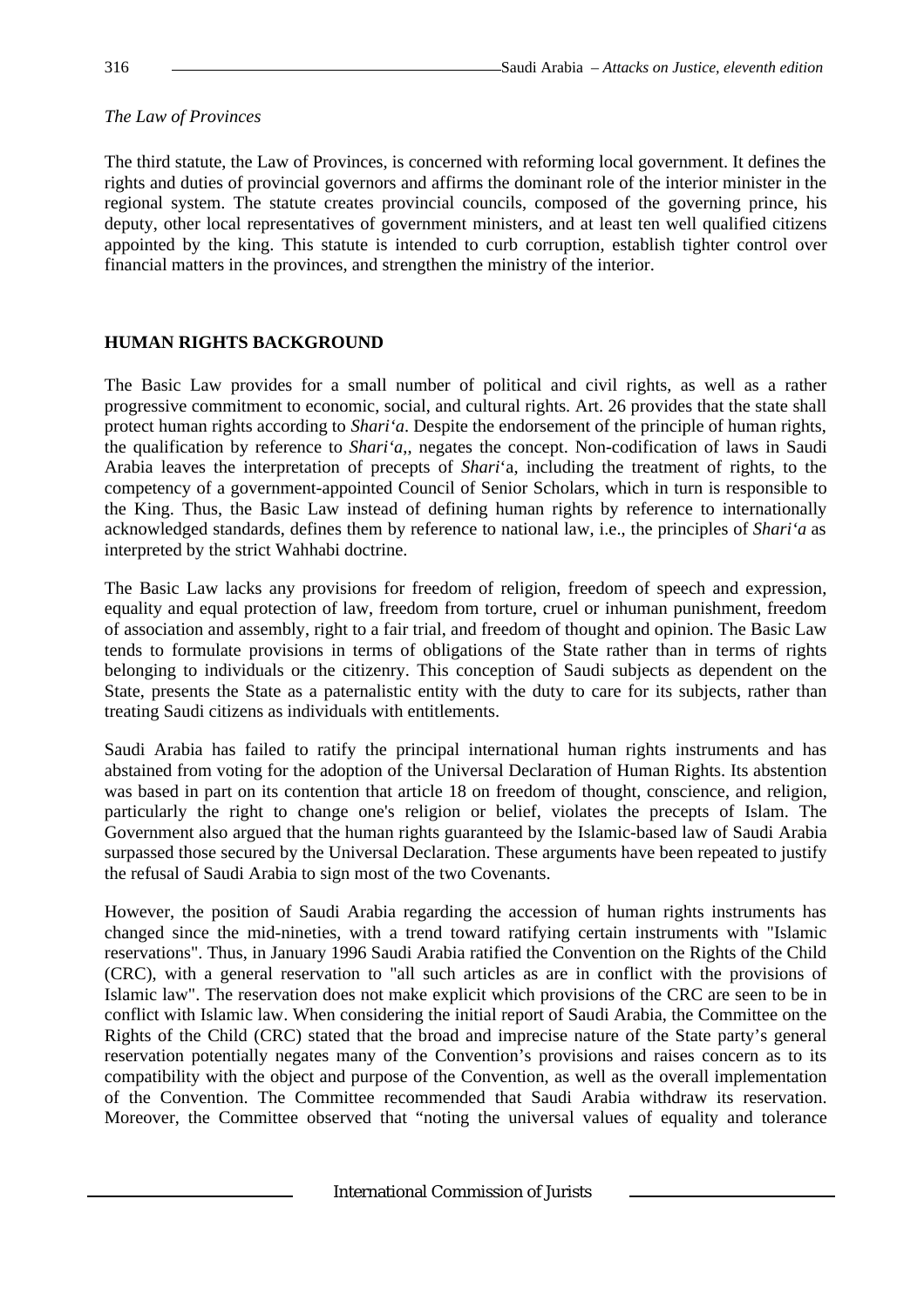inherent in Islam ... the narrow interpretations of Islamic texts by State authorities are impeding the enjoyment of many rights protected under the Convention".

Saudi Arabia made a similar reservation in September 1997 when it ratified the International Convention on the Elimination of All Forms of Racial Discrimination (CERD). But in contrast to its sweeping Islamic reservations with respect to the CRC and the CERD Conventions, Saudi Arabia, ratified the Convention Against Torture and Other Cruel, Inhuman or Degrading Treatment or Punishment (CAT) with three limited reservations. The first Saudi reservation relates to Article 3 (1), which prohibits the forcible return of anyone to another state where she/he would be at risk of being subjected to torture. With its second reservation, Saudi Arabia does not recognise the jurisdiction of the Committee Against Torture as provided for in Article 20 of the Convention to investigate allegations of systematic torture. By its third reservation, Saudi Arabia declares that it shall not be bound by Article 30 (1), which requires the submission of disputes concerning the interpretation or application of the Convention to the International Court of Justice, if they have not been solved by negotiation and arbitration.

In September 2000, Saudi Arabia acceded to the Convention of the Elimination of All Forms of Discrimination Against Women, but entered the reservation that "[i]n the case of contradiction between any form of the Convention and the norms of Islamic law, the Kingdom is not under any obligation to observe the contradictory terms of the Convention".

At the regional level, Saudi Arabia strongly supported the adoption of the Cairo Declaration on Human Rights in Islam, which was adopted by the Organisation of Islamic Conference (OIC) in 1990. Saudi Arabia has signed the Arab Charter on Human Rights, adopted by the Council of the Arab League in 1994. The Arab Charter has affirmed some but not all internationally recognised human rights.

Widespread human rights violations persisted in Saudi Arabia. Women faced severe discrimination, and a number of suspected political or religious activists were subjected to arbitrary arrest and detention or punishment under secretive criminal judicial procedures that contravened the fundamental precepts of the right to a fair trial. An alarming increase in executions and amputations, torture and other ill-treatment was reported. The Saudi government continued to enforce a ban on political parties and trade unions and to impose restrictions on access to the country by human rights NGOs.

### **THE JUDICIARY**

The Basic Law of Government contains several general articles on the independence of the judiciary. Art. 46 proclaims that the judiciary is independent, while art. 47 guarantees the right to file suits to all citizens and other residents according to procedures specified by law. By virtue of art. 48, the courts shall apply the provisions of *Shari'a* according to the Holy Book and the Traditions and the laws issued by the King. Although the law in Saudi Arabia recognises the principle of the independence of the judiciary, it also subordinates the judiciary to the authority of the executive organ, in particular the Minister of Justice, the Minister of the Interior and regional governors. The Statute of the Judiciary vests the Minister of Justice with broad powers for supervision over all courts and judges, including, *inter alia*, the approval and reconsideration of the decisions of the Court of Cassation. The King appoints members of the Supreme Judicial Council, the highest judicial body in the Kingdom, responsible for interpreting *Shari'a* and reviewing all court verdicts resulting in the imposition of the death penalty, amputation and stoning.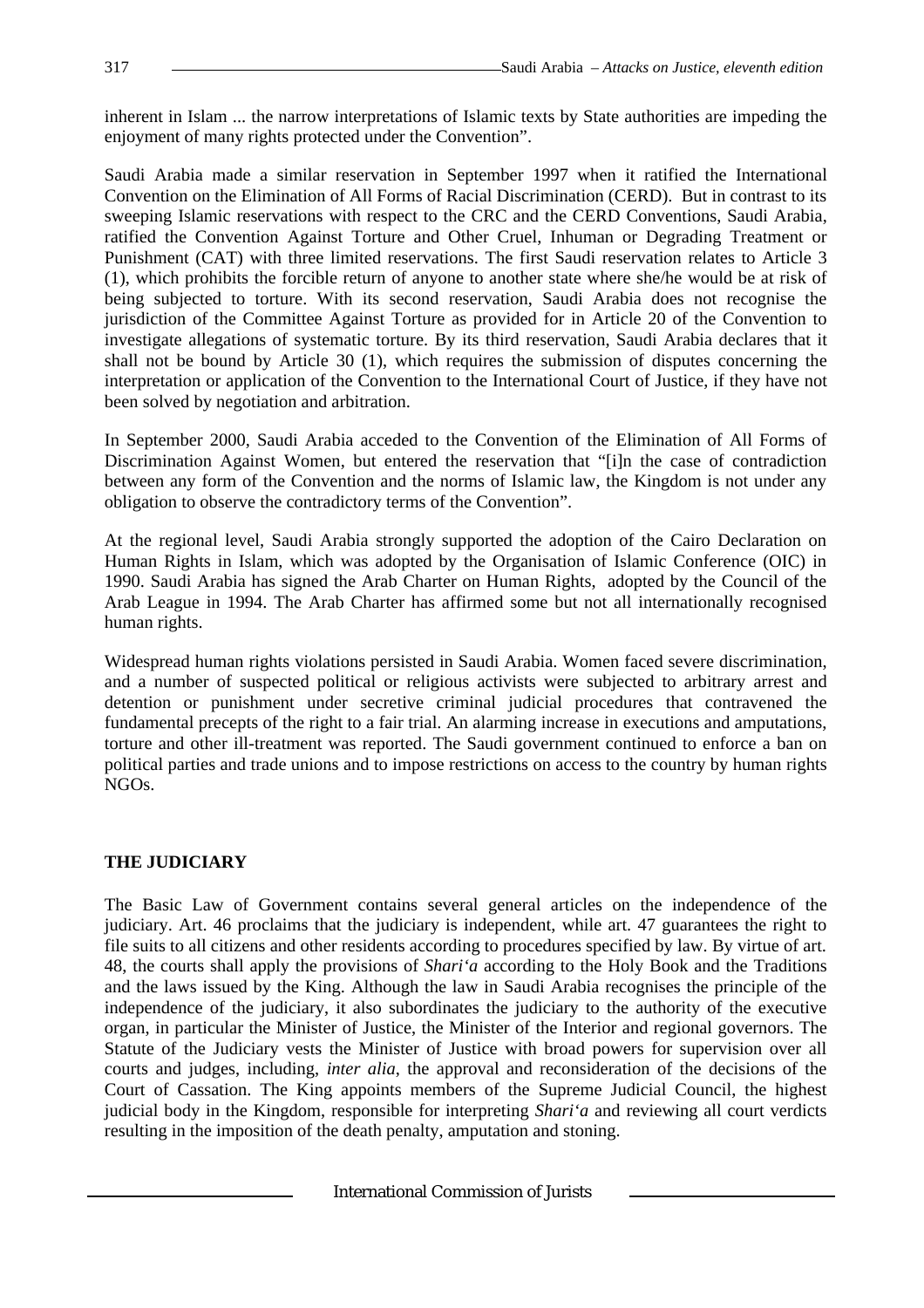The independence of the judiciary is further undermined by powers invested in the Ministry of the Interior, which is responsible for the entire process of arrest and detention and for taking the decision as to whether a detainee is released, sent to trial or detained indefinitely without trial. The judiciary is denied any role in supervising these processes. Thus, the proper role of judges to administer justice fairly and independently is undermined by a system which provides for the executive authority's intervention and undue involvement both in law and in practice. With the principle of an independent and impartial judiciary eroded, detainees are inevitably treated differently by reason of their sex, nationality, religious beliefs or social standing.

The Kingdom does not recognise internationally acknowledged standards for fair trial and there is no judicial review of the duration of detention or procedures of search and arrest. The practice of setting up special tribunals to adjudicate political cases is notorious in the Kingdom, since, legally speaking, the prosecution is not obliged to bring cases to the regularly constituted courts. Frequently, the government bypasses the court system altogether, disposing of suspects either by administrative action or by forming closed summary tribunals.

Codification of many laws is still lacking in the Saudi legal system. Criminal laws are vague and open to wide interpretation by judges who enjoy powers unconstrained by written rules. Court hearings are summary and secret. Defendants are invariably denied access to legal counsel and the right to mount their own defence, and they have no opportunity for effective exercise of the right of appeal. These shortcomings are compounded by the reliance of the criminal justice system on confessions obtained by arresting authorities in order to secure criminal convictions. Arbitrary arrest, particularly of suspected political and religious opponents, which is a routine practice in Saudi Arabia, is facilitated and perpetuated by the lack of meaningful safeguards to restrain the executive power in this area.

### *Wahabism*

The justice system in Saudi Arabia is based on the Wahabi interpretation of *Shari'a*. Wahabism is an interpretation of the Hanbali school of jurisprudence, one of the four schools in Sunni Islam. (The others are Malaki, Hanafi and Shafi'i.) The system is particularly influenced by the teachings of the Hanbali jurist Ibn Taimiya. The Hanbali School had its origin in the writings of Ahmad Ibn Hanbal during the ninth century in Baghdad. Hanbalism marks a deliberate stage in the distinction between state and religion in Islam. Hanbalism denounced *ilm al-kalam* (scholastic theology), *qiyas* (analogical reasoning), *ijma'* (consensus), *'aql* (reasoning), and any other accretion which gave too much leeway to the interpretation of the Qur'an and Sunna and which affected the "purity" of Islam. Thus, according to the Hanbali School, the precepts of Islam must be derived only from the Qur'an and Sunna, and everything else is *bid'a* (unacceptable innovation).

The teachings of Ibn Taimiya had three major implications for the Wahhabi doctrine. Firstly, the views of Ibn Taimiya onf state and religion. Those views rest on the principle of cooperation, which means that the *ulama* have to support and advise the ruler as long as he applies the *Shari'a.* The government is considered Islamic by virtue of the support it gives to Islam; and it is perfectly legitimate to accept the rule of anyone who follows the *Shari'a*. According to those views, the Wahhabi doctrine accepted Al Sa'ud as a legitimate and hereditary government for Arabia. The second implication was the fundamental doctrine of *tawhid* (the doctrine of the Unity of God). The third implication, which came as a logical development of the doctrine of *tawhid*, relates to a harsh condemnation of saint worship, shrine visits and grave cults, and became an important element in the Wahhabi doctrine.

International Commission of Jurists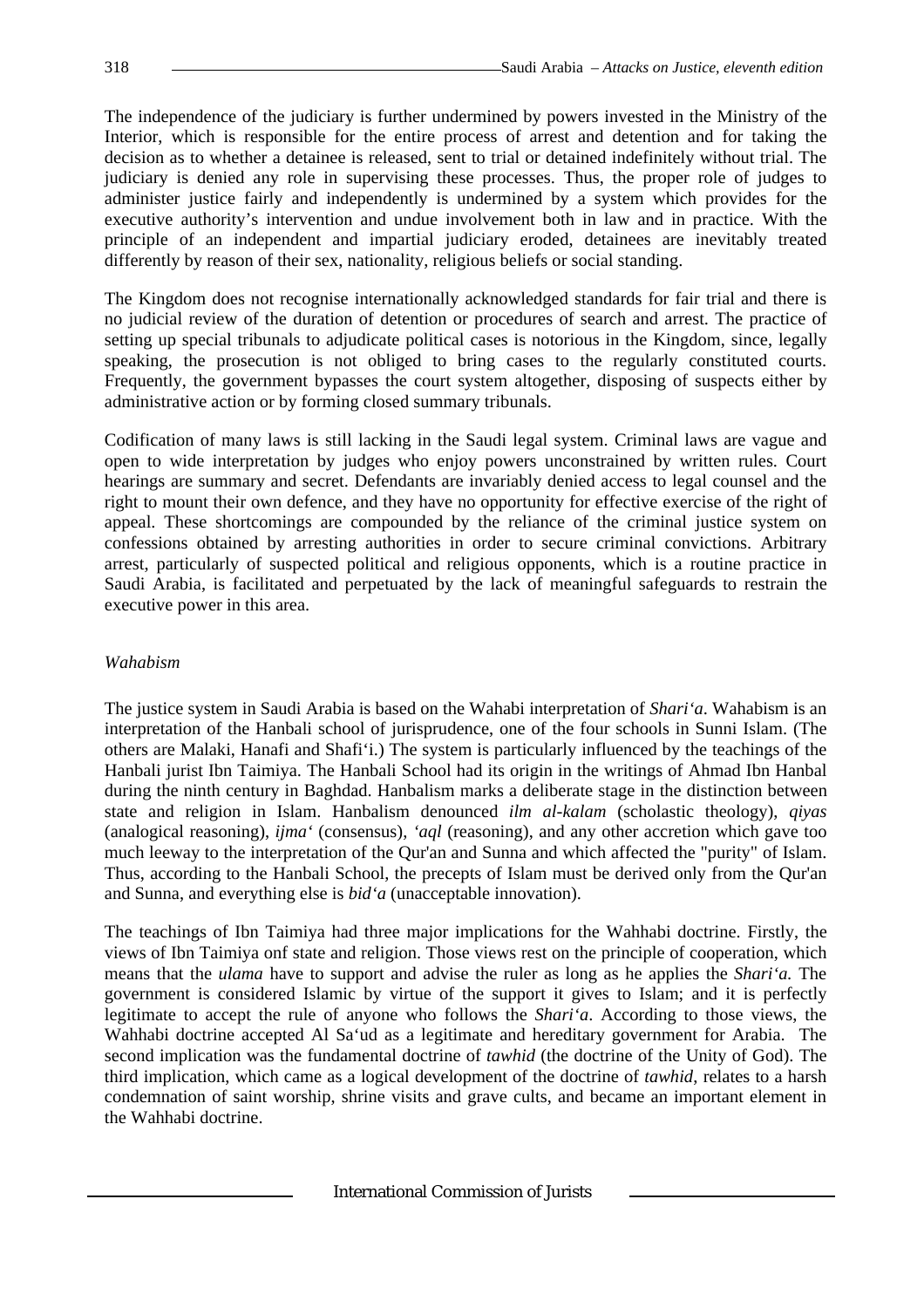A set of issues can be identified as distinguishing Wahhabi theology from other Islamic schools of thought. The central tenet of the Wahhabi doctrine is the doctrine of *tawhid* (monotheism), which consists of three parts: the assertion of the unity of God; unity of divinity; and unity of names and attributes of God. Linked to the concept of monotheism in the Wahhabi doctrine is the concept of *takfir* (charge of unbelief), which according to Wahhabism indicates that mere affiliation with Islam is not sufficient in itself to prevent a Muslim from becoming a polytheist. Wahhabism defines an infidel as a person who has known the religion of the Prophet and yet stands against it, prevents others from accepting it, and shows hostility to those who follow it. The Wahhabi doctrine further states that an infidel should be killed and that it is the duty of every able believer to fight infidels.

The literal approach to interpretation of religious texts is manifest in the Wahhabi doctrine. Its strict adherence to Qur'an and Sunna as the only sources of Islamic law leads it to reject all interpretations provided by the four Sunni schools of jurisprudence, including the Hanbali school which the Wahhabis follow, if these are not in conformity with the two primary sources. The Wahhabis reject the idea that the "door of *ijtihad* (juristic reasoning) is closed". Their strict adherence to the literal approach denies their doctrine flexibility and adaptability to modern conditions and leads them to reject modern technology and inventions on the basis of the concept of *bid'a*.

Judges in Saudi Arabia are free to refer to and apply interpretations of the law according to all four Sunni schools of jurisprudence. *Shari'a* applies to many spheres of law, including personal status and criminal law. However, *Shari'a* is supplemented by laws enacted by the government, particularly in the area of economic affairs.

#### *Court system structure*

The court system in Saudi Arabia is composed of lower courts, the Court of Cassation and the Supreme Judicial Council. *Shari'a* courts exercise jurisdiction over common criminal cases and civil suits regarding marriage, divorce, child custody and inheritance. Cases involving relatively small penalties are tried in *Shari'a* summary courts, while more serious crimes are adjudicated in *Shari'a* courts of common pleas. According to Saudi Arabian law and practice, defendants are asked by the judge if they accept the verdict and sentence in cases involving less serious offences. For those who do, the sentence becomes enforceable with immediate effect. For those who contest the verdict, and in all cases of capital punishment and amputation, the cases are referred to the Court of Cassation for review. However, under article 20 of the Statute of Justice, the decision of the Court of Cassation becomes final only upon approval by the Minister of Justice, who may refer the case back to the court for reconsideration if he disagrees with its decision. If the court maintains its initial decision, the Statute requires that the matter be referred to the Supreme Judicial Council for final resolution.

The Supreme Judicial Council, the highest judicial body in the Kingdom, is responsible for interpreting *Shari'a* and reviewing all court verdicts resulting in the imposition of the death penalty, amputation and stoning. The members of the Council are appointed by the King.

Other civil proceedings, including those involving claims against government and enforcement of foreign judgements, are held before specialised administrative tribunals, such as the Commission for the Settlement of Labour Disputes and the Board of Grievances. Military courts have jurisdiction over military personnel and civil servants charged with violations of military regulations. The decisions of the military courts are subject to review by the Minister of Defence and the King.